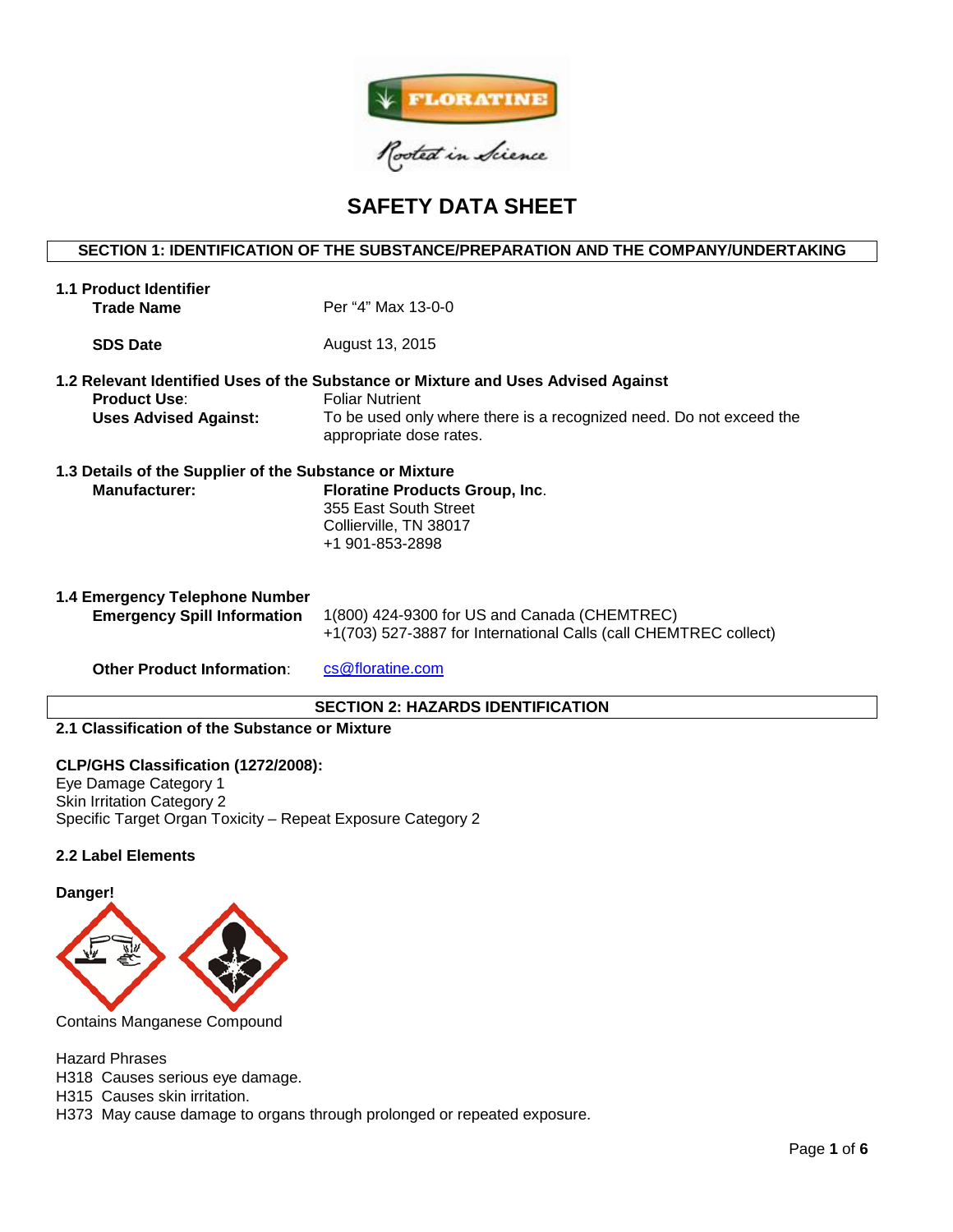Precautionary Phrases:

P264 Wash thoroughly after handling.

P280 Wear protective gloves, eye protection and face protection.

P305 + P351 + P338 IF IN EYES: Rinse cautiously with water for several minutes. Remove contact lenses, if present and easy to do. Continue rinsing.

P337 + P313 If eye irritation persists: Get medical attention.

P302 + P352 IF ON SKIN: Wash with plenty of soap and water.

P332 + P313 If skin irritation occurs: Get medical attention.

P362 + P364 Take off contaminated clothing and wash it before reuse.

P260 Do not breathe mist, vapors or spray.

P314 Get medical attention if you feel unwell.

P501 Dispose of contents and container in accordance with local and national regulations.

# **2.3 Other Hazards:** None

| <b>SECTION 3: COMPOSITION/INFORMATION ON INGREDIENTS</b> |                                                                                     |           |                                                                                           |  |  |
|----------------------------------------------------------|-------------------------------------------------------------------------------------|-----------|-------------------------------------------------------------------------------------------|--|--|
| <b>Chemical Name</b>                                     | <b>CAS Number /</b><br><b>EINECS Number /</b><br><b>REACH Reg.</b><br><b>Number</b> | $%$ (w/w) | <b>CLP/GHS Classification</b><br>(1272/2008)                                              |  |  |
| Urea                                                     | $57-13-6/$<br>200-315-5                                                             | 10-30%    | Not hazardous                                                                             |  |  |
| Iron Compound                                            | 7720-78-7 /<br>231-753-5                                                            | $5 - 15%$ | Met. Corr. 1 (H290)<br>Acute Tox. 4 (H302)<br>Skin Irrit. 2 (H315)<br>Eye Irrit. 2 (H319) |  |  |
| Manganese<br>Compound                                    | 7785-87-7 /<br>232-089-9                                                            | $1 - 5%$  | Eye Dam. 1 (H318)<br>STOT RE 2 (H373)                                                     |  |  |
| Magnesium Salt<br>- - - -                                | 7487-88-9 /<br>231-298-2                                                            | $1 - 10%$ | Not hazardous                                                                             |  |  |

See Section 16 for full text of GHS and EU Classifications.

# **SECTION 4: FIRST AID MEASURES**

# **4.1 Description of First Aid Measures**

**First Aid**

**Eye contact:** In case of contact with eyes, flush immediately with water for at least 15 minutes while lifting the upper and lower lids. Get immediate medical attention.

**Skin contact:** Wash with soap and water. Get medical attention if irritation develops or persists.

- **Inhalation:** Remove victim to fresh air. Get medical attention if irritation develops or persists.
- **Ingestion:** Do not induce vomiting unless directed to do so my medical personnel. If the person is alert, have them rinse their mouth with water and sip one glass of water. Call a poison center or physician for advice. Never give anything my mouth to an unconscious or drowsy person.

# **See Section 11 for more detailed information on health effects.**

**4.2 Most Important symptoms and effects, both acute and delayed:** Causes severe eye irritation or damage. May cause skin irritation on prolonged or repeated use. Swallowing may cause nausea and diarrhea. Prolonged overexposure to manganese compounds may cause headache, apathy, muscle weakness and neurological effects such as euphoria, impulsiveness and insomnia.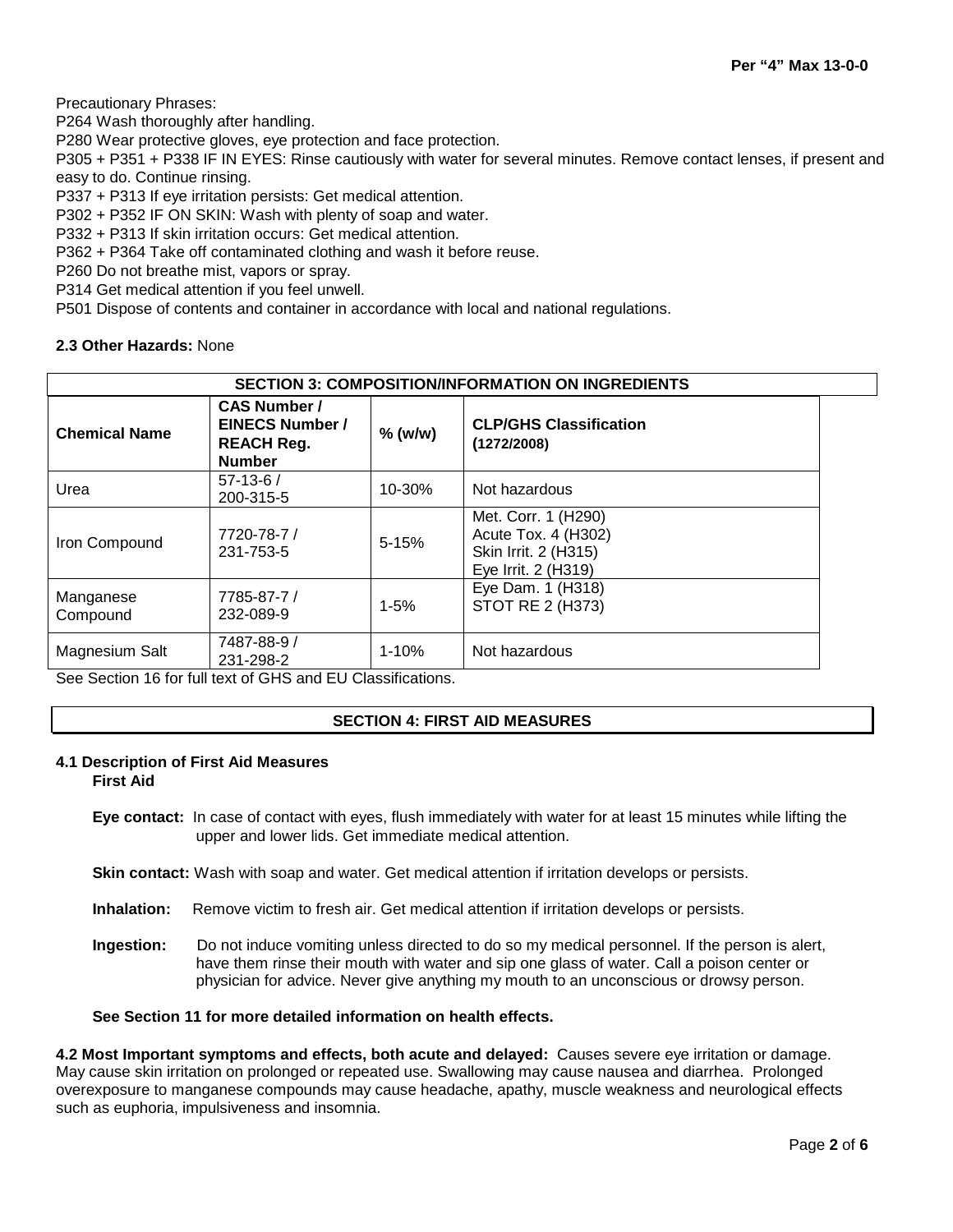**4.3 Indication of any immediate medical attention and special treatment needed**: If eye contact occurs, get immediate medial attention.

# **SECTION 5: FIREFIGHTING MEASURES**

**5.1 Extinguishing Media:** Use media appropriate for the surrounding fire. Cool fire exposed containers with water.

#### **5.2 Special Hazards Arising from the Substance or Mixture Unusual Fire and Explosion Hazards:** None **Combustion Products:** Oxides of carbon, sulfur, manganese and iron.

**5.3 Advice for Fire-Fighters:** Self-contained breathing apparatus and protective clothing should be worn in fighting fires involving chemicals. Determine the need to evacuate or isolate the area according to your local emergency plan. Use water spray to keep fire exposed containers cool.

### **SECTION 6: ACCIDENTAL RELEASE MEASURES**

**6.1 Personal Precautions, Protective Equipment and Emergency Procedures:** 

Wear appropriate protective equipment. Avoid direct contact with spilled material.

### **6.2 Environmental Precautions:**

Prevent entry in storm sewers and waterways. Report spill as required by local and national regulations.

# **6.3 Methods and Material for Containment and Cleaning Up:**

Collect with an inert absorbent material and place in an appropriate container for disposal. Wash spill site with water. Contain large spills and collect as much liquid as possible into containers for use.

### **6.4 Reference to Other Sections:**

Refer to Section 8 for personal protective equipment and Section 13 for disposal information.

# **SECTION 7: HANDLING and STORAGE**

#### **7.1 Precautions for Safe Handling**:

Prevent contact with eyes. Avoid contact with skin and clothing. Use with adequate ventilation. Use reasonable care in handling. Do not eat, drink or smoke while using product. Wash thoroughly with soap and water after handing.

# **7.2 Conditions for Safe Storage, Including any Incompatibilities**:

Protect containers from physical damage. Keep from freezing. Keep containers closed. Empty containers retain product residues. Follow all SDS precautions in handling empty containers. Store away from food and feed.

### **7.3 Specific end use(s):**

**Industrial uses:** None identified **Professional uses:** Foliar Nutrient

# **SECTION 8: EXPOSURE CONTROLS/PERSONAL PROTECTION**

# **8.1 Control Parameters:**

| <b>Chemical Name</b>  | <b>US OEL</b>                                                                               | <b>EU IOEL</b>   | UK OEL                              | <b>Biological Limit</b><br>Value |
|-----------------------|---------------------------------------------------------------------------------------------|------------------|-------------------------------------|----------------------------------|
| Urea                  | 10 mg/m3 TWA<br>AIHA WEEL                                                                   | None Established | None Established                    | None Established                 |
| Iron Compound         | None Established                                                                            | None Established | None Established                    | None Established                 |
| Manganese<br>Compound | $0.2 \text{ mg/m}3 \text{ TWA}$ (as<br>Mn) ACGIH TLV<br>5 mg/m3 Ceiling (as<br>Mn) OSHA PEL | None Established | $0.5 \text{ mg/m}$ 3 TWA (as<br>Mn) | None Established                 |
| Magnesium Salt        | None Established                                                                            | None Established | None Established                    | None Established                 |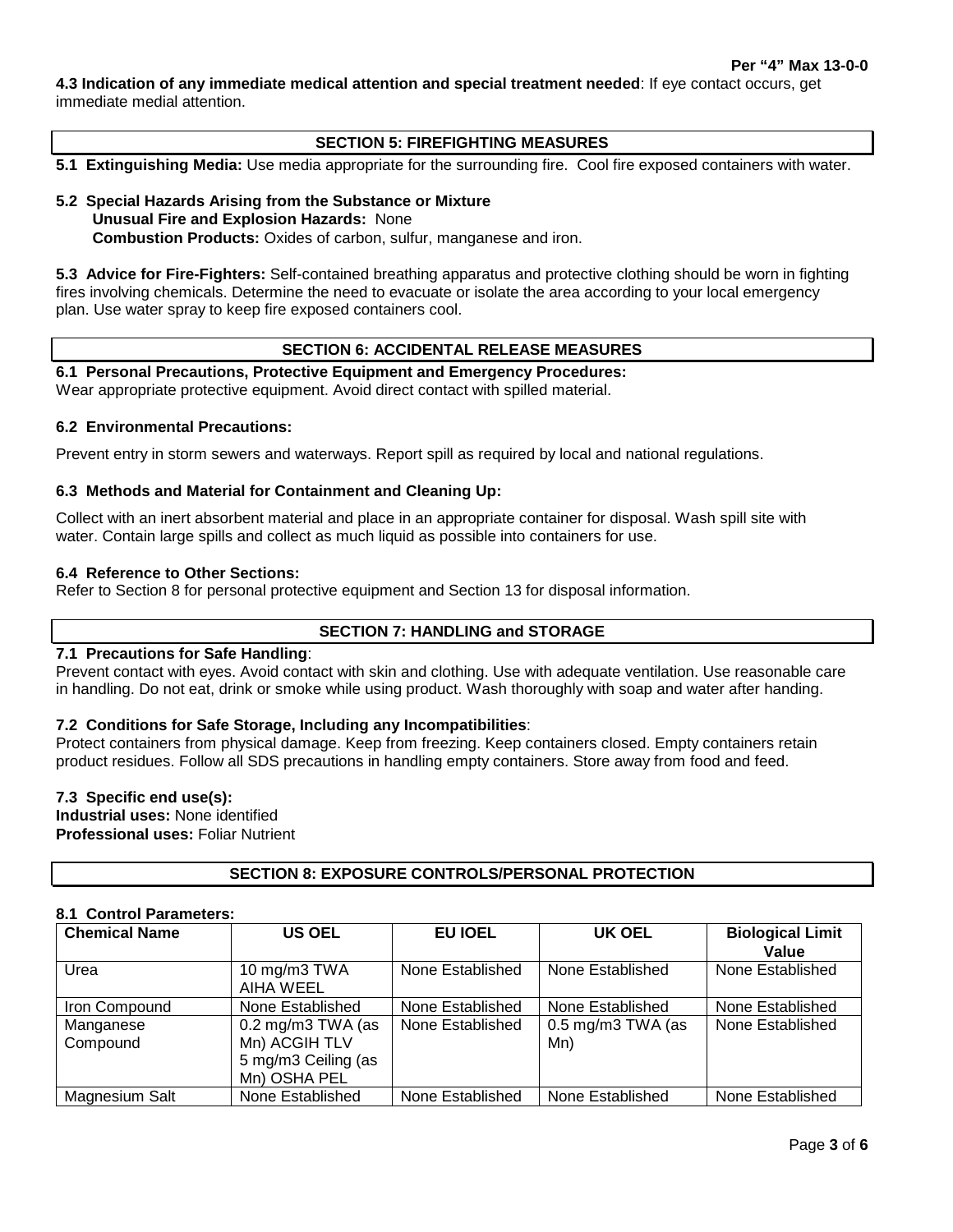# **8.2 Exposure Controls:**

**Recommended Monitoring Procedures:** None established.

**Appropriate Engineering Controls:** Good outdoor ventilation should be adequate under normal conditions of use.

# **Personal Protective Measurers**

**Eye/face Protection:** Chemical goggles recommended to prevent eye contact. **Skin Protection:** Impervious clothing is recommended if needed to avoid skin contact. **Hands:** Impervious gloves are recommended if needed to avoid skin contact.

**Respiratory Protection:** None needed under normal use conditions with adequate ventilation. If mists are excessive, an approved particulate respirator can be used. Use respirators in accordance with local and national regulations.

**Other protection:** Suitable washing facilities should be available in the work area.

### **SECTION 9: PHYSICAL and CHEMICAL PROPERTIES**

# **9.1 Information on basic Physical and Chemical Properties**

**Appearance:** Black Liquid **Constanting Constanting Odor:** Slight ammonia odor. **Odor Threshold:** Not available **pH: 5.10 Melting/Freezing Point:** Not determined **Boiling Point:** 104-110°C **Flash Point:** Not flammable **Evaporation Rate:** Not applicable **Lower Flammability Limit:** Not applicable **Upper Flammability Limit:** Not applicable **Vapor Density(Air=1):** Not applicable **Relative Density:** 1.22 **Viscosity:** Not applicable **Explosive Properties:** None **Oxidizing Properties:** None **Specific Gravity (H2O= 1):** 1.22 **Molecular Formula:** Mixture **Molecular Weight:** Mixture

**Vapor Pressure:** Greater than 1

**Solubility:** Complete **Octanol/Water Partition Coefficient:** Not determined **Autoignition Temperature:** None **Decomposition Temperature:** Not determined

**9.2 Other Information:** None available

# **SECTION 10: STABILITY and REACTIVITY**

**10.1 Reactivity:** Not reactive under normal conditions.

**10.2 Chemical Stability:** Stable.

**10.3 Possibility of Hazardous Reactions:** None known.

**10.4 Conditions to Avoid:** Avoid excessive heat and freezing.

**10.5 Incompatible Materials:** Incompatible with oxidizing agents.

**10.6 Hazardous Decomposition Products:** Decomposition may produce oxides of carbon, sulfur, manganese and iron.

# **SECTION 11: TOXICOLOGICAL INFORMATION**

# **11.1 Information on Toxicological Effects:**

#### **Potential Health Effects:**

**Eye Contact:** Causes irritation with redness, tearing and stinging. Eye damage may occur.

**Skin contact:** Skin contact may cause irritation.

**Inhalation:** Excessive inhalation of dust may cause upper respiratory tract irritation.

**Ingestion:** Swallowing may cause gastrointestinal effects including abdominal cramps, nausea and diarrhea.

**Acute toxicity:** No acute toxicity data available for the product. Calculated ATE for the mixture: Oral 2554 mg/kg t Urea: Oral rat LD50: 8471 mg/kg

Iron Compound: Oral rat LD50 319 mg/kg; Dermal rat LD50 >2000 mg/kg

Manganese Compound: Oral rat LD50 2150 mg/kg, Inhalation rat LC50 >4.45 mg/L/4 hr,

Magnesium Salt: Oral rat LD50 >2000 mg/kg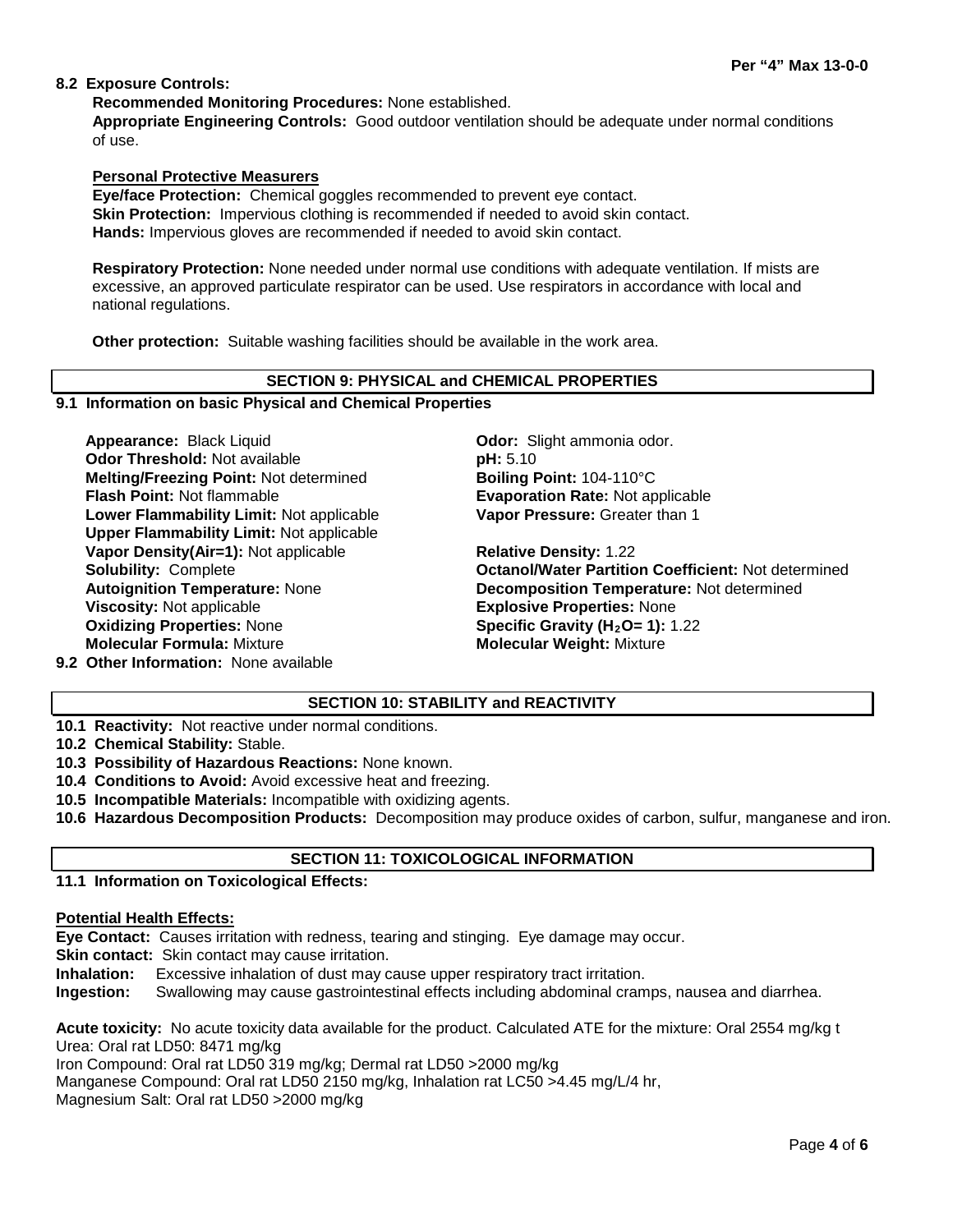**Skin corrosion/irritation:** Manganese Compound and Magnesium Salt are not irritating based on data from structurally similar chemicals. Iron Compound is irritating to rabbit skin. Urea is not irritating to rabbit skin.

**Eye damage/ irritation:** Manganese Compound has been shown to cause irreversible eye irritation in rabbit eyes. Iron Compound is not irritating to rabbit eyes. Urea is slightly irritating to rabbit eyes. Magnesium Salt is not irritating to eyes based on data from a structurally similar chemical.

**Respiratory Irritation:** No data available. Expected to cause only temporary irritation. **Respiratory Sensitization:** No data available.

**Skin Sensitization:** Magnesium Salt and Iron Compound were negative in a mouse local lymph node assay.

**Germ Cell Mutagenicity:** Manganese Compound was negative in an in vitro mammalian chromosome aberration test with a structurally similar material. Iron Compound was negative in an in vitro mammalian chromosome aberration test and in an in vivo chromosome aberration assay. Magnesium Salt was negative in an AMES test, in an in vitro mammalian cell gene mutation test using Chinese hamster lung cells and in an in vivo micronucleus assay.

**Carcinogenicity:** No data available. None of the components of this product are listed as carcinogens by IARC or the EU Dangerous Substances Directive.

**Reproductive Toxicity:** Magnesium Salt is not toxic to reproduction based on studies with structurally similar chemicals.

# **Specific Target Organ Toxicity**:

Single Exposure: No data available.

Repeat Exposure: Overexposure to manganese compounds have been shown to cause headache, apathy, muscle weakness and neurological effects such as euphoria, impulsiveness and insomnia.

# **SECTION 12: ECOLOGICAL INFORMATION**

**12.1 Toxicity:** No toxicity data available for the product.

Urea: 24 hr EC50 daphnia magna 10000 mg/L

Iron Compound: No toxicity data available

Manganese Compound: 48 hr LC50 daphnia magna 6.8 mg/L, 72 hr LC50 Desmodesmus subspicatus 61 mg/L Magnesium Salt: 96 hr LC50 Oryzias latipes > 96.4 mg/L, 48hr daphnia magna > 88.7 mg/L, 72 hr EC50 Algae > 99.2 mg/L

**12.2 Persistence and degradability:** Biodegradation is not applicable to inorganic substances such as Magnesium Salt, Manganese Compound and Iron Compound.

**12.3 Bioaccumulative Potential:** No data available.

**12.4 Mobility in Soil:** In the soil, product follows natural cycle to provide plant nutrients.

**12.5 Results of PVT and vPvB assessment:** Not required.

**12.6 Other Adverse Effects:** No data available.

# **SECTION 13: DISPOSAL CONSIDERATIONS**

# **13.1 Waste Treatment Methods:**

Dispose in accordance with local/ and national regulations.

| <b>SECTION 14: TRANSPORTATION INFORMATION</b> |                                 |                              |                                   |                                 |                                                |  |  |
|-----------------------------------------------|---------------------------------|------------------------------|-----------------------------------|---------------------------------|------------------------------------------------|--|--|
|                                               | <b>14.1 UN</b><br><b>Number</b> | 14.2 UN Proper Shipping Name | 14.3<br><b>Hazard</b><br>Class(s) | 14.4<br><b>Packing</b><br>Group | 14.5<br><b>Environmental</b><br><b>Hazards</b> |  |  |
| <b>US DOT</b>                                 | <b>UN3077</b>                   | Not Regulated                |                                   |                                 |                                                |  |  |
| <b>IMDG</b>                                   | <b>UN3077</b>                   | Not Regulated                |                                   |                                 |                                                |  |  |
| <b>IATA/ICAO</b>                              | <b>UN3077</b>                   | Not Regulated                |                                   |                                 |                                                |  |  |